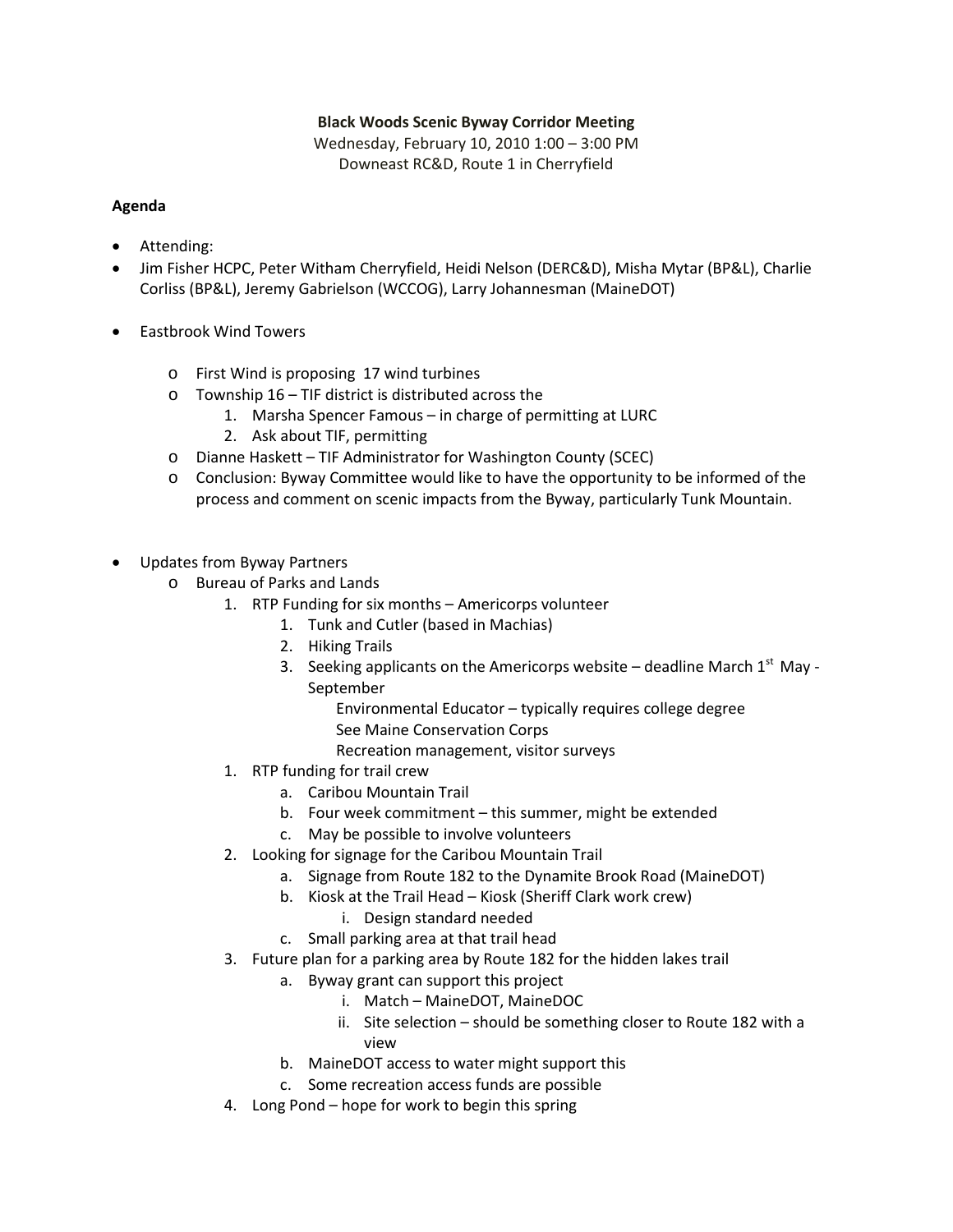- a. Signage turnout ahead
- b. Kiosk instructions, interpretive sign
- 5. Spring River lake working on finding a good location for the road to come out
	- a. Tom Linscott, Boat facilities with DOC
	- b. Matt Steele, Water Access with MaineDOT

## Actions:

- Master Plan
- Interpretive Plan
- Grant proposal cash, property, materials
	- o Down East Sunrise Trail Transmission Plan
		- 1. Bangor Hydroelectric

Sunrise Trail

- Trail opened for winter use in January
- Columbia Falls to Ayers Junction should open Memorial weekend
- Cherryfield to Columbia Falls may open by July
- Cherryfield -Tunk Lake Road (Sullivan)
- Schoodic Bog will bury the rail
- Franklin Hancock by September
- Issued permits to Sewall Company plowed a section and Prentiss and Carlisle for logging

Bangor Hydro Electric

- Planning a transmission line upgrade
- Borings in Schoodic Bog suggest that this will be a difficult soil structure for poles
- Poles will be visible from Schoodic and Round Mountain.
- Co-location is about 13 miles
- Grants received and matching funds requirements
- Potential future grants

Byway 2010 RFP Quimby Family Foundation Quality Communities Recreational Trails

- Byway Facilities Improvements and Maintenance\*
	- o Trash Receptacle might be purchased by Byway
	- o DOC, and others might try to pick up trash from this facility
	- o Wayne Myrick collects trash locally in Cherryfield and owns property on Catherine's Mountain
	- o MaineDOT may have funds to help with trash collection
	- o Bureau of Parks and Lands committed to maintenance
	- o Inland Fisheries and Wildlife may support

Proposed Tunk Lake Receptedes





The brown and green would bolt together and look like ones on the left.